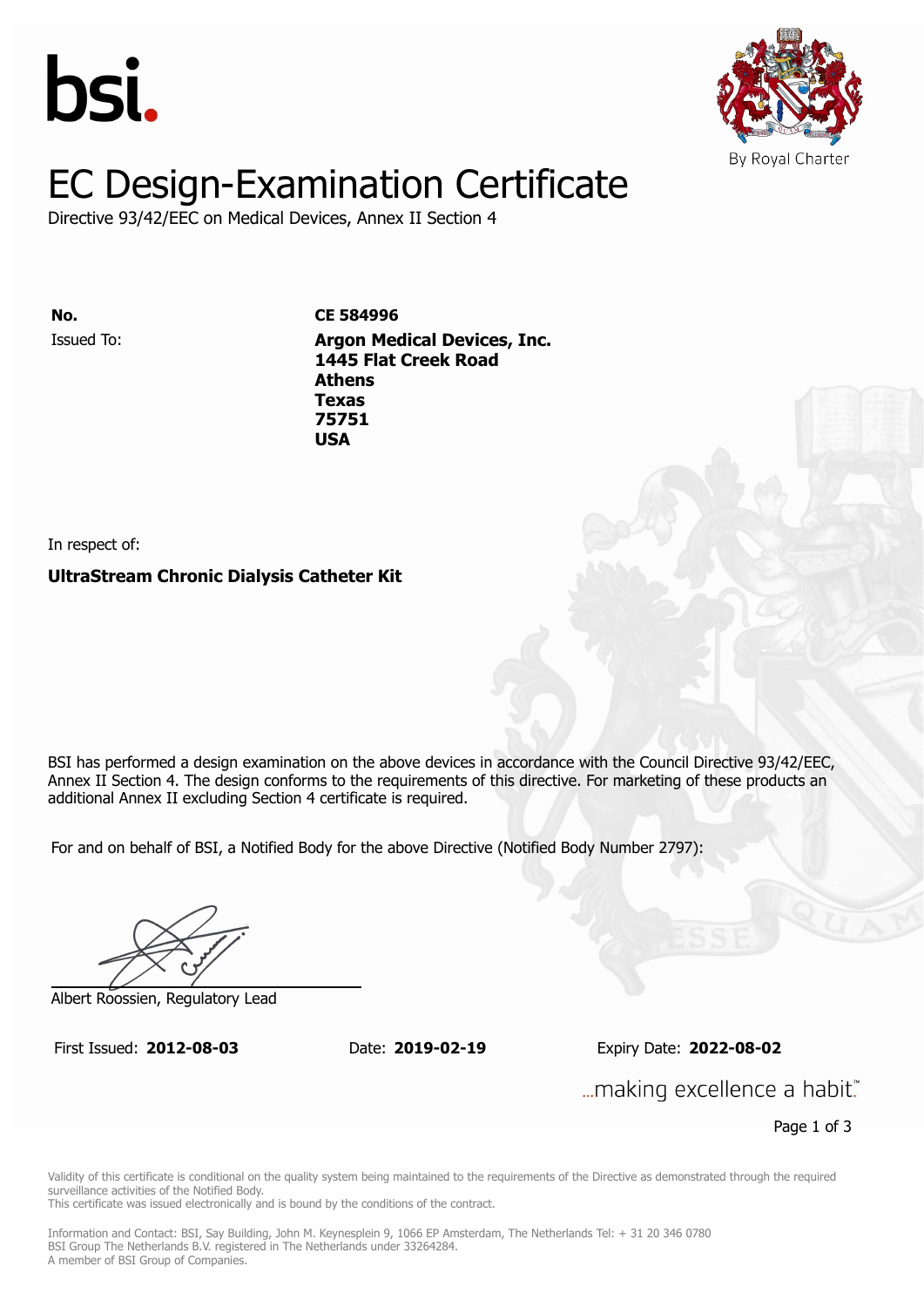



## EC Design-Examination Certificate

#### **Supplementary Information to CE 584996**

Issued To: **Argon Medical Devices, Inc. 1445 Flat Creek Road Athens Texas 75751 USA**

### **UltraStream Chronic Dialysis Catheter Kits**

|                                        | <b>Component</b>                      | <b>Description</b>         |                           |  |
|----------------------------------------|---------------------------------------|----------------------------|---------------------------|--|
|                                        | 32001524                              | Exchange Kit 15.5F x 24cm  |                           |  |
| 32001528<br>Exchange Kit 15.5F x 28cm  |                                       |                            |                           |  |
|                                        | 32001532                              | Exchange Kit 15.5F x 32cm  |                           |  |
|                                        | 32001536                              | Exchange Kit 15.5F x 36cm  |                           |  |
|                                        | 32001540                              | Exchange Kit 15.5F x 40cm  |                           |  |
|                                        | 32101524                              | Standard Kit 15.5F x 24cm  |                           |  |
|                                        | 32101528                              | Standard Kit 15.5F x 28cm  |                           |  |
| 32101532                               |                                       |                            | Standard Kit 15.5F x 32cm |  |
| 32101536                               |                                       | Standard Kit 15.5F x 36cm  |                           |  |
|                                        | 32101540<br>Standard Kit 15.5F x 40cm |                            |                           |  |
| 32401524<br>Peel Away Kit 15.5F x 24cm |                                       |                            |                           |  |
|                                        | 32401528                              | Peel Away Kit 15.5F x 28cm |                           |  |
|                                        | 32401532                              | Peel Away Kit 15.5F x 32cm |                           |  |
|                                        | 32401536                              | Peel Away Kit 15.5F x 36cm |                           |  |
|                                        | 32401540                              | Peel Away Kit 15.5F x 40cm |                           |  |
| First Issued: 2012-08-03               |                                       | Date: 2019-02-19           | Expiry Date: 2022-08-02   |  |

... making excellence a habit."

Page 2 of 3

Validity of this certificate is conditional on the quality system being mathematic mathematic mathematic mathematic mathematic mathematic mathematic mathematic mathematic mathematic mathematic mathematic mathematic mathema surveillance activities of the Notified Body. This certificate was issued electronically and is bound by the contract.

Information and Contact: BSI, Say Building, John M. Keynesplein 9, 1066 EP Amsterdam, The Netherlands Tel: + 31 20 346 0780 BSI Group The Netherlands B.V. registered in The Netherlands under 33264284. A member of BSI Group of Companies.